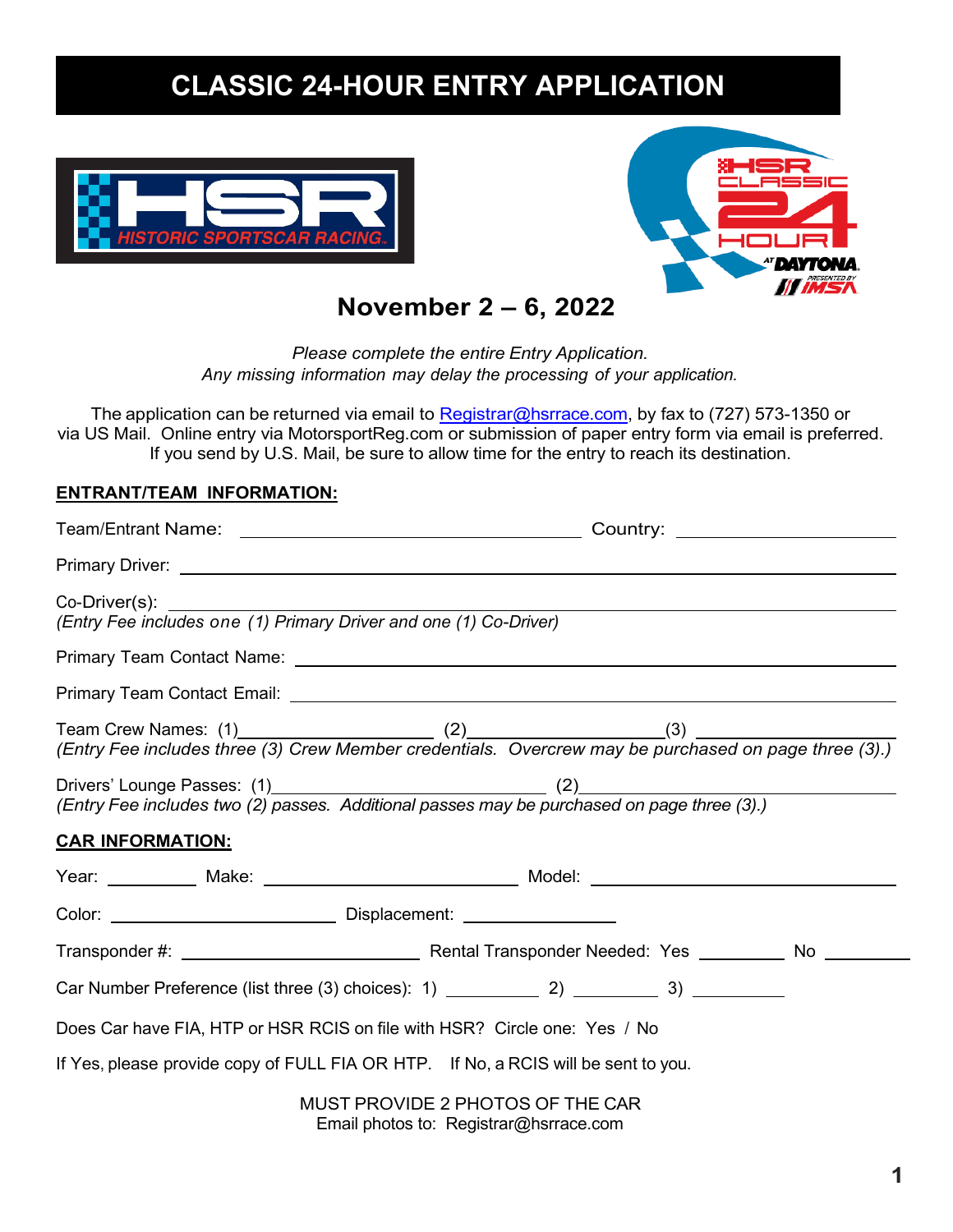#### **DRIVER INFORMATION** *(all information is required)***:**

| Email Address: <u>Dentische American and Charles and Charles and Charles and Charles and Charles and Charles and Charles and Charles and Charles and Charles and Charles and Charles and Charles and Charles and Charles and Cha</u> |
|--------------------------------------------------------------------------------------------------------------------------------------------------------------------------------------------------------------------------------------|
|                                                                                                                                                                                                                                      |
| License Type & Number (all Non-HSR members MUST provide a copy of their valid competition license.)*                                                                                                                                 |
| Shirt Size: (circle one): S M L XL XXL XXXL                                                                                                                                                                                          |
|                                                                                                                                                                                                                                      |
|                                                                                                                                                                                                                                      |
| Email Address: North American State Communication of the Communication of the Communication of the Communication                                                                                                                     |
|                                                                                                                                                                                                                                      |
| License Type & Number (all Non-HSR members MUST provide a copy of their valid competition license.)*                                                                                                                                 |
| Shirt Size: (circle one): S M L XL XXL XXXL                                                                                                                                                                                          |
|                                                                                                                                                                                                                                      |
|                                                                                                                                                                                                                                      |
|                                                                                                                                                                                                                                      |
| Phone Number:                                                                                                                                                                                                                        |
| License Type & Number (all Non-HSR members MUST provide a copy of their valid competition license.)*                                                                                                                                 |
| Shirt Size: (circle one): S<br><b>XXXL</b><br>XXL<br>M<br>XL                                                                                                                                                                         |

*\* All drivers and co-drivers must possess a competition license that will be valid throughout the event. Entrants who are not HSR-licensed competitors must submit a copy of their competition license (both sides, if pertinent information resides on each side). HSR accepts competition licenses from all Vintage Motorsports Council member organizations and from FIA-member organizations (such as the SCCA, IMSA, etc.). If you have any questions regarding the acceptance of your license, please contact the office at (727) 573-1340.*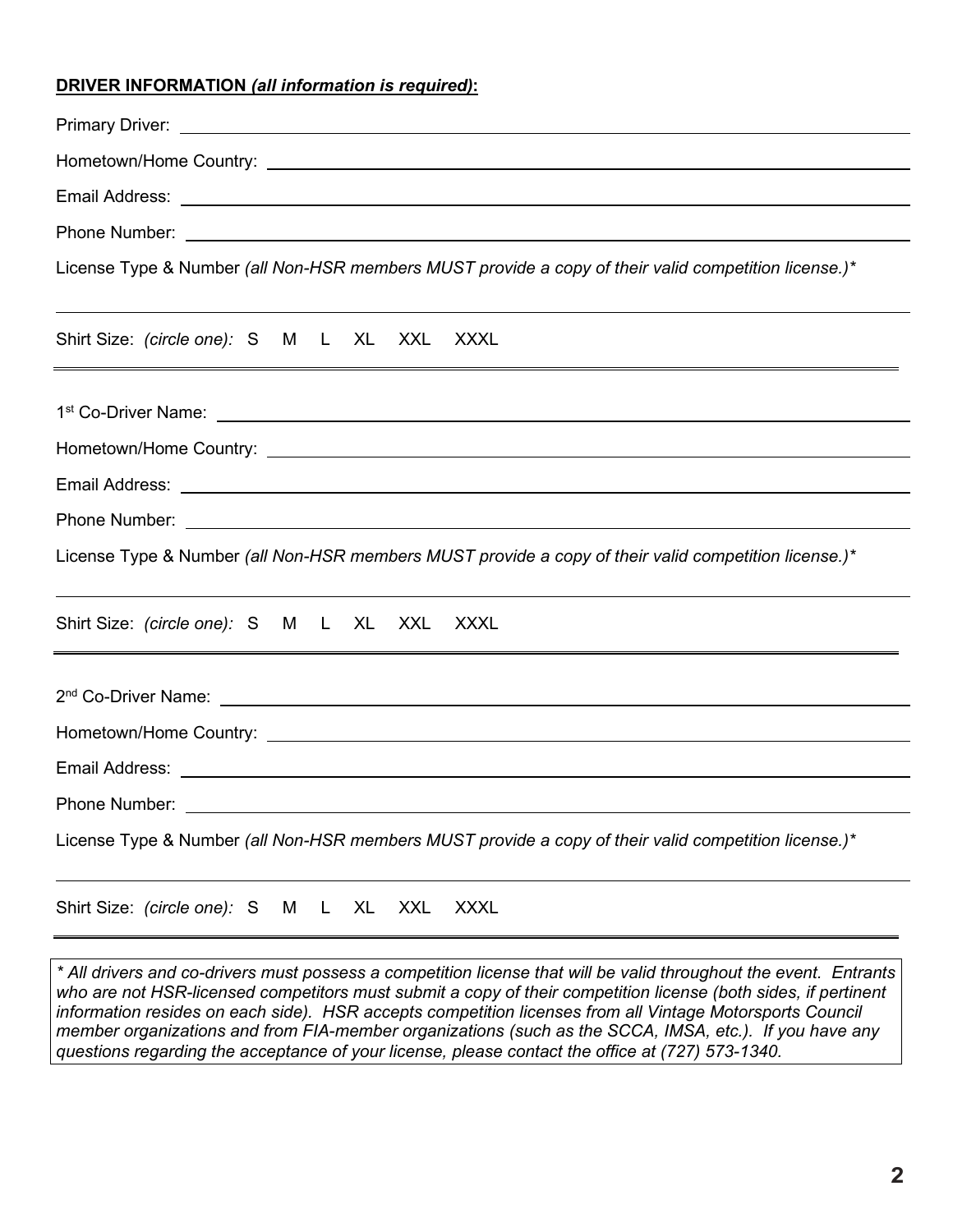## **ENTRY FEES:**

| <b>Classic 24 Hour at Daytona</b><br>2nd Car Entry Fee (Same Team/Driver) for Classic 24 Hour at Daytona                                                                                                                                     |              |                                                                                                                                                                                                                                                             |  |       | Non-Member                                                                                                                                                                                                                     |  |                                 |  |  |                        |       |
|----------------------------------------------------------------------------------------------------------------------------------------------------------------------------------------------------------------------------------------------|--------------|-------------------------------------------------------------------------------------------------------------------------------------------------------------------------------------------------------------------------------------------------------------|--|-------|--------------------------------------------------------------------------------------------------------------------------------------------------------------------------------------------------------------------------------|--|---------------------------------|--|--|------------------------|-------|
|                                                                                                                                                                                                                                              |              |                                                                                                                                                                                                                                                             |  |       |                                                                                                                                                                                                                                |  | <b>Classic 24 Hour Add-Ons:</b> |  |  |                        |       |
| Classic 24 Hour Test Day Sessions, Wednesday<br>HSR Sprint Race Test Day Sessions (Available to Classic 24 Hour Entrants based on availability)<br>HSR WeatherTech Sprint Race Series Entry Fee (Available to Classic 24 Hour Entrants also) |              |                                                                                                                                                                                                                                                             |  |       |                                                                                                                                                                                                                                |  | $$700$ $$750$                   |  |  |                        |       |
|                                                                                                                                                                                                                                              |              |                                                                                                                                                                                                                                                             |  |       | B.R.M Endurance Challenge Entry Fee (Available to Classic 24 Hour Entrants also)<br>Garage Request (For Classic 24 Hour Entrants Only, Based on Availability)<br>RV Reservation (In Driver/Owner Lot - Power Hook-Up Included) |  |                                 |  |  | $$300$ $$350$<br>\$425 |       |
|                                                                                                                                                                                                                                              |              |                                                                                                                                                                                                                                                             |  |       |                                                                                                                                                                                                                                |  |                                 |  |  |                        | \$325 |
| Co-Driver Fee (if more than two (2) are driving)                                                                                                                                                                                             |              |                                                                                                                                                                                                                                                             |  | \$225 |                                                                                                                                                                                                                                |  |                                 |  |  |                        |       |
|                                                                                                                                                                                                                                              |              | Overcrew (additional crew not listed on page 1) Number of passes ______ @\$100/ea                                                                                                                                                                           |  |       |                                                                                                                                                                                                                                |  |                                 |  |  |                        |       |
|                                                                                                                                                                                                                                              |              |                                                                                                                                                                                                                                                             |  |       |                                                                                                                                                                                                                                |  |                                 |  |  |                        |       |
|                                                                                                                                                                                                                                              |              | Drivers' Lounge Passes (additional persons not listed on page 1) Number of passes _____ @ \$375                                                                                                                                                             |  |       | $\frac{1}{2}$                                                                                                                                                                                                                  |  |                                 |  |  |                        |       |
|                                                                                                                                                                                                                                              |              |                                                                                                                                                                                                                                                             |  |       |                                                                                                                                                                                                                                |  |                                 |  |  |                        |       |
| <b>PAYMENT INFORMATION:</b>                                                                                                                                                                                                                  |              | All Entry Fees must be paid in full before application will be considered complete.                                                                                                                                                                         |  |       |                                                                                                                                                                                                                                |  |                                 |  |  |                        |       |
| <b>Payment Type:</b><br><b>Credit Card</b>                                                                                                                                                                                                   | <b>Check</b> | Wire                                                                                                                                                                                                                                                        |  |       |                                                                                                                                                                                                                                |  |                                 |  |  |                        |       |
|                                                                                                                                                                                                                                              |              |                                                                                                                                                                                                                                                             |  |       |                                                                                                                                                                                                                                |  |                                 |  |  |                        |       |
| Signature of Cardholder: ___________                                                                                                                                                                                                         |              | (Make Checks Payable to: Historic Sportscar Racing. Wire Information will be emailed separately.)                                                                                                                                                           |  |       |                                                                                                                                                                                                                                |  |                                 |  |  |                        |       |
|                                                                                                                                                                                                                                              |              | Entry Fees are non-refundable.<br>Cancellation Policy: A credit will be issued for all cancellations received before<br>September 30, 2022, less a \$300 administrative fee.<br>Credits will not be issued for cancellations made after September 30, 2022. |  |       |                                                                                                                                                                                                                                |  |                                 |  |  |                        |       |
|                                                                                                                                                                                                                                              |              | >> FOR OFFICIAL USE ONLY <<                                                                                                                                                                                                                                 |  |       |                                                                                                                                                                                                                                |  |                                 |  |  |                        |       |
|                                                                                                                                                                                                                                              |              |                                                                                                                                                                                                                                                             |  |       |                                                                                                                                                                                                                                |  |                                 |  |  |                        |       |
|                                                                                                                                                                                                                                              |              |                                                                                                                                                                                                                                                             |  |       |                                                                                                                                                                                                                                |  |                                 |  |  |                        |       |
|                                                                                                                                                                                                                                              |              |                                                                                                                                                                                                                                                             |  |       |                                                                                                                                                                                                                                |  |                                 |  |  |                        |       |
|                                                                                                                                                                                                                                              |              | Payment Type: CC: __________________Check: _________________________Amounts: _________________________________                                                                                                                                              |  |       |                                                                                                                                                                                                                                |  |                                 |  |  |                        |       |